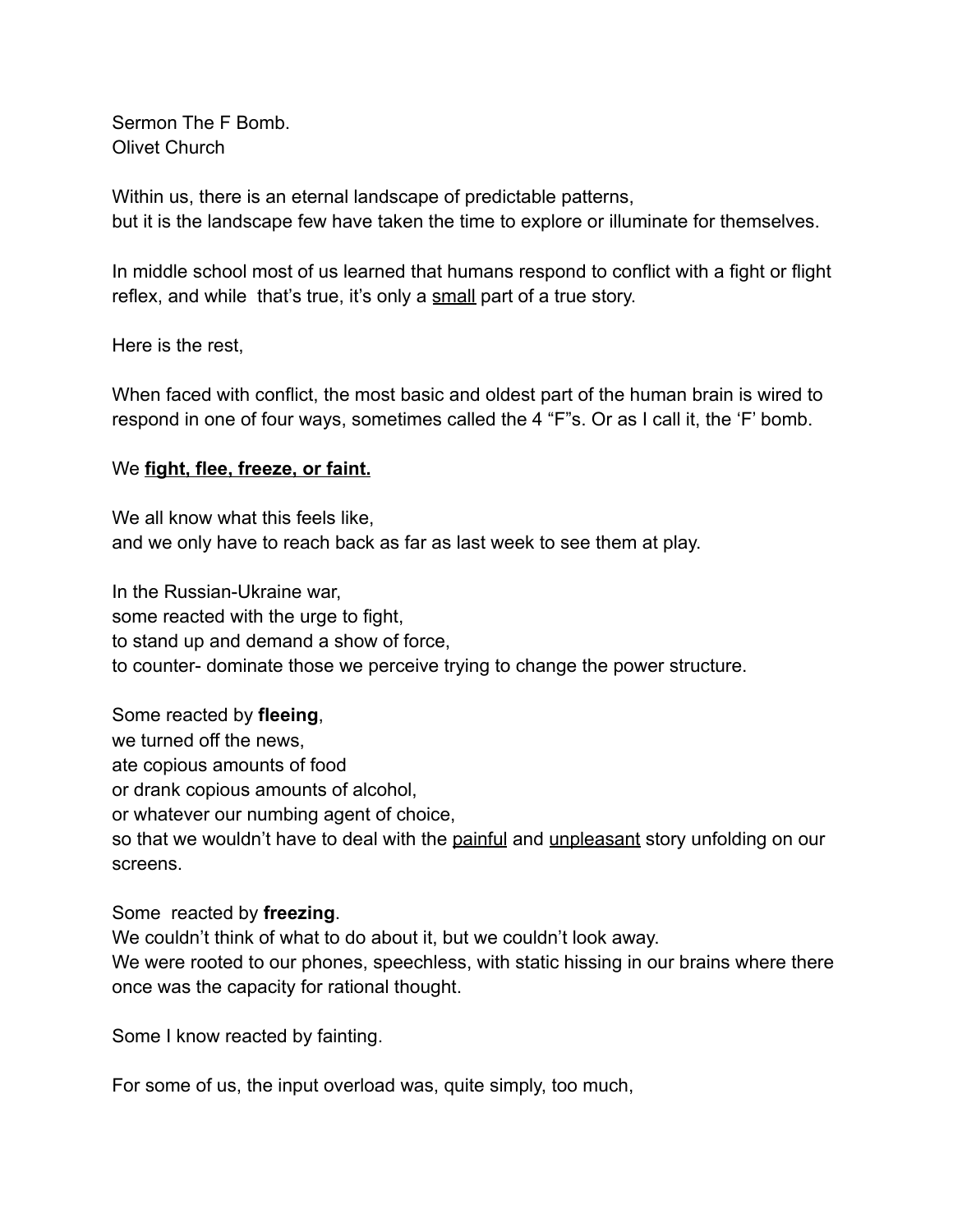and we might not even remember what we did.

Our bodies took over and we just shut off.

# **Fight, flee, freeze, faint.**

These patterns are well traced, and there is no shame in any of them. It is how you have learned to keep yourself safe, if not personally, then on an evolutionary level, and it is entirely understandable why you had the reaction you did, whatever it was.

This is not a sermon to say you did wrong, **it's a Sermon trying to help us understand.**

They are **two** things above which we need to understand:

**first** that many of us are slaves to these responses. We go on automatic, and they take over...

But the second thing I know for sure is:

None of them do a thing towards peacemaking or conflict transformation.

They are, by design, reactions that will protect us and the systems we have created, even when the protection is more harmful than the conflict.

In order to work for peace and understanding,

for tomorrow to be different from today, we have got to learn to transcend those four reactions, the 'F bomb', to transcend **fight**, **flee**, **freeze**, and **faint** and that is not a matter of willpower,

but a matter of research-based, intentional practice.

The research shows us there is only one way to transcend these automatic reactions, and it is through the practice of mindfulness meditation. I am not exaggerating when I say mindfulness is a superpower and a silver bullet.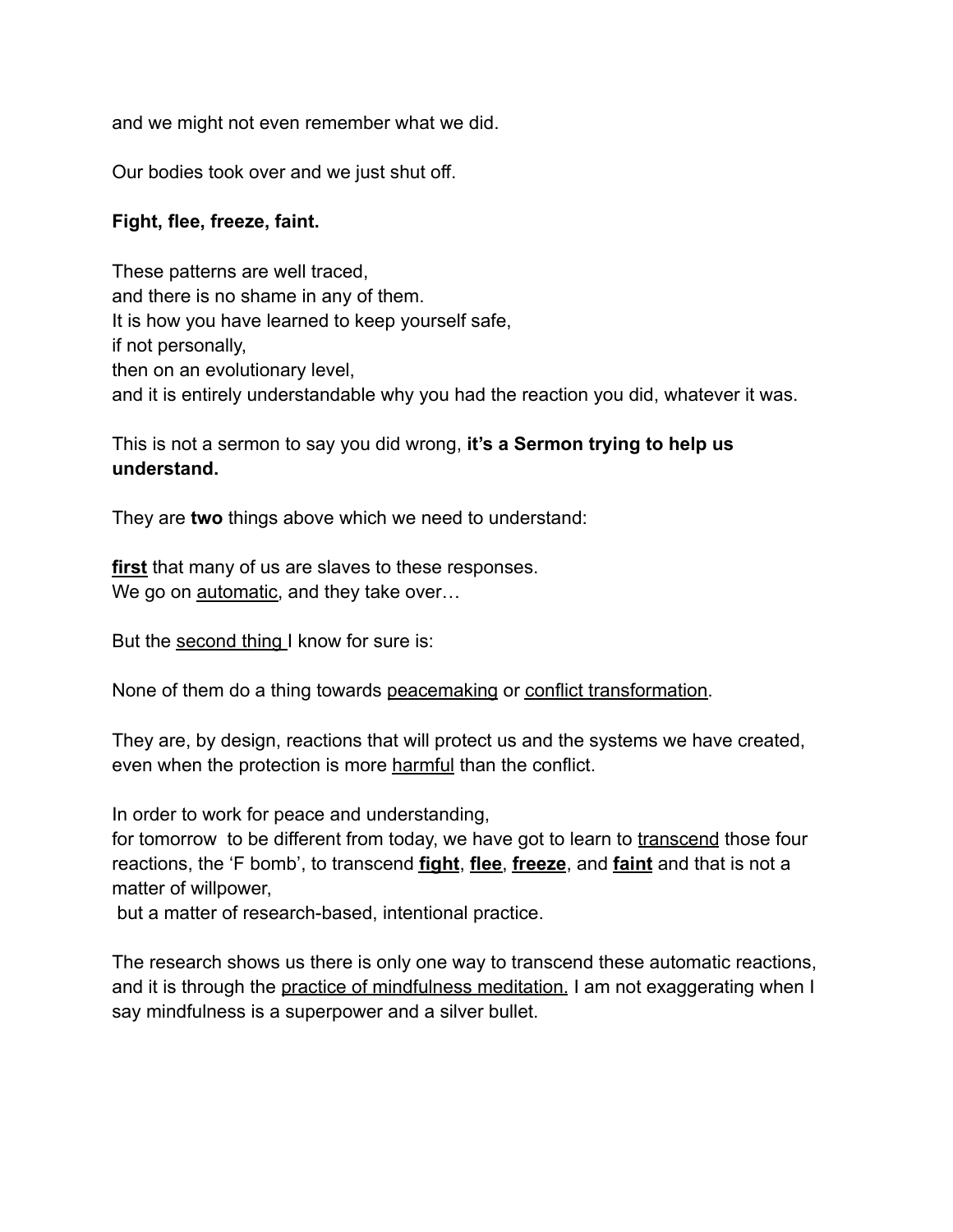I am convinced that when our scripture says that Jesus repeatedly went off to a solitary place to pray, this was his practice, because it is the only thing that can lead us to live the kind of gracious, peaceful, and reconciliatory life he managed to live.

The reason mindfulness is so powerful is that we practice, when we are focusing on a breath and a breathing meditation. We train our brains to see, rather than react to, our thoughts and feelings as they rise and fall, as they approach and pass by.

We train our brains against their automatic responses to attach or react against thoughts and feelings, and just watch them with curious compassion.

# It is the difference between **standing in the rain and standing under an awning watching the rain –**

the difference between looking out from **inside of a cloud** and **standing on the ground** watching the clouds pass through a spacious sky.

Through the practice of mindfulness,

- we train ourselves to see the F. Bomb, before automatic reactions as they happen, and choose **not** to let them take over.
- We can see them **without** attachment or aversion,
- and once we are out of it, we can start the **vital** work of asking questions.
- We can start to try to understand what's going on in ourselves and in others?
- We can start to be curious about what we are really afraid of and why,
- What are they really afraid of and why?
- We can start investigating **what** watered the seeds of suffering in front of us,
- **how** we can **stop** watering them,

### and **what** we can do to water **different** seeds.

Third Isaiah ( Chapters 40-66) shows the people of Israel's return from exile in Babylon.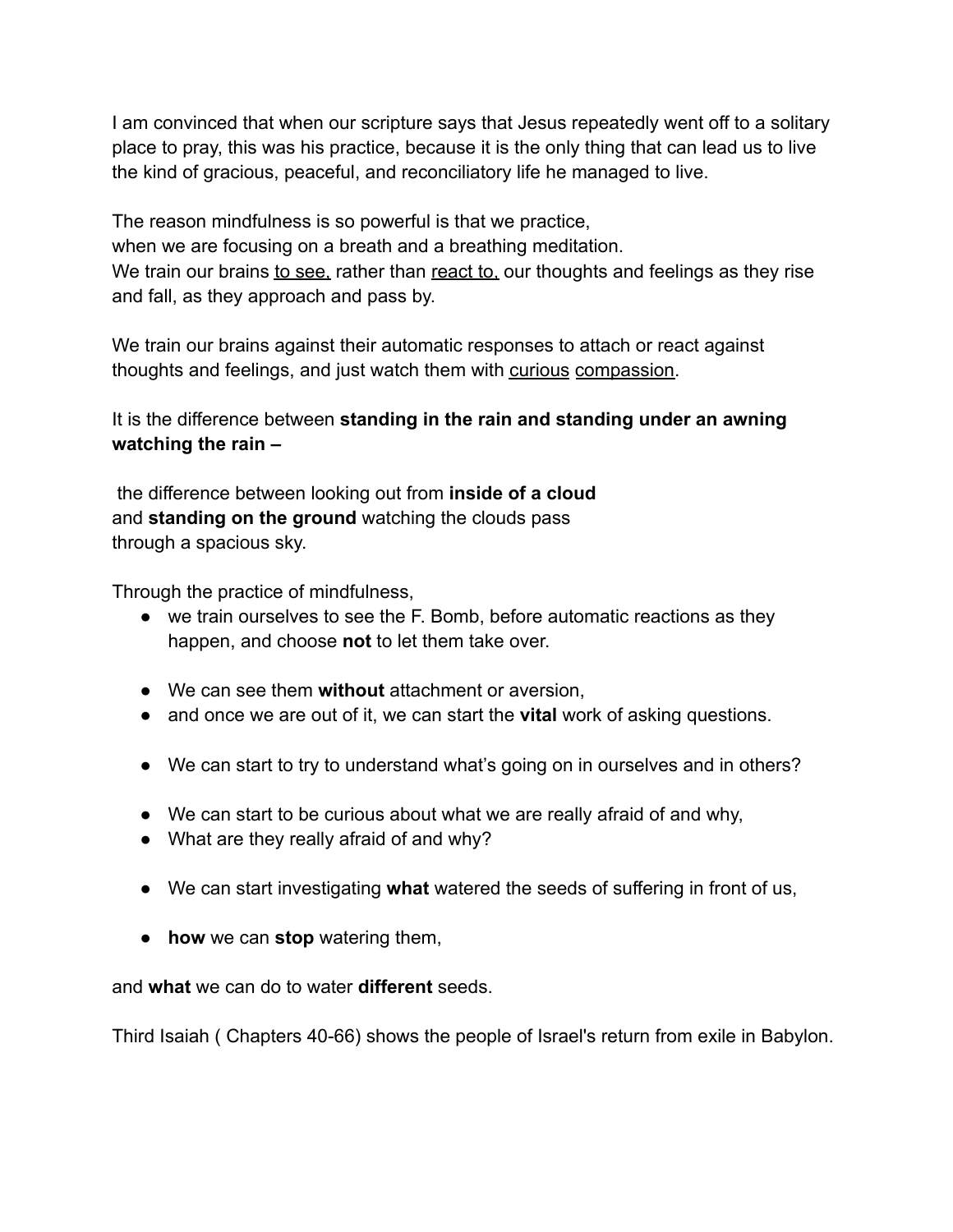**Third Isaiah, where our scripture comes from today, was primarily composed after those exiles returned home—something they had desired for generations.**

**Yet as we see when we read it, all was not well when that homecoming finally took place.**

**The exiles returned from Babylon to a city in ruins, a place devastated by war and capture, and they felt impoverished and disillusioned.**

After all, they had just wanted a new start and for life to finally get back to the old normal **again.**

**From what the prophet declared in this fifty-eighth chapter, I think some of that worshiping community**

**—partly in response to the messiness all around them**

**—longed to be able to just set aside their cultural ethos of devastation and stress in order to come into their space of worship and only sense God's presence and peace.**

**Those beleaguered (troubled) people probably wanted what many of us want: to find sanctuary and to have a chance to forget about all the pain and division outside the temple's walls.**

**But to their chagrin, what happened?**

**The prophet preached a political sermon:**

**"Is not this the fast that I choose," Isaiah proclaimed on God's behalf, "to lose the bonds of injustice, to undo the thongs of the yoke,**

**to let the oppressed go free, and to break every yoke?**

**Is it not to share your bread with the hungry, and bring the homeless poor into your house; when you see the naked, to cover them, and not to hide yourself from your own kin?" The prophet proclaimed to his own beleaguered people that unless their worship was tied to their politics, to the way they used their power and on behalf of whom, to moral transformation in every area of their life,**

**not just in the area of their religious life, then**

*their worship was inadequate and God might not even pay attention.*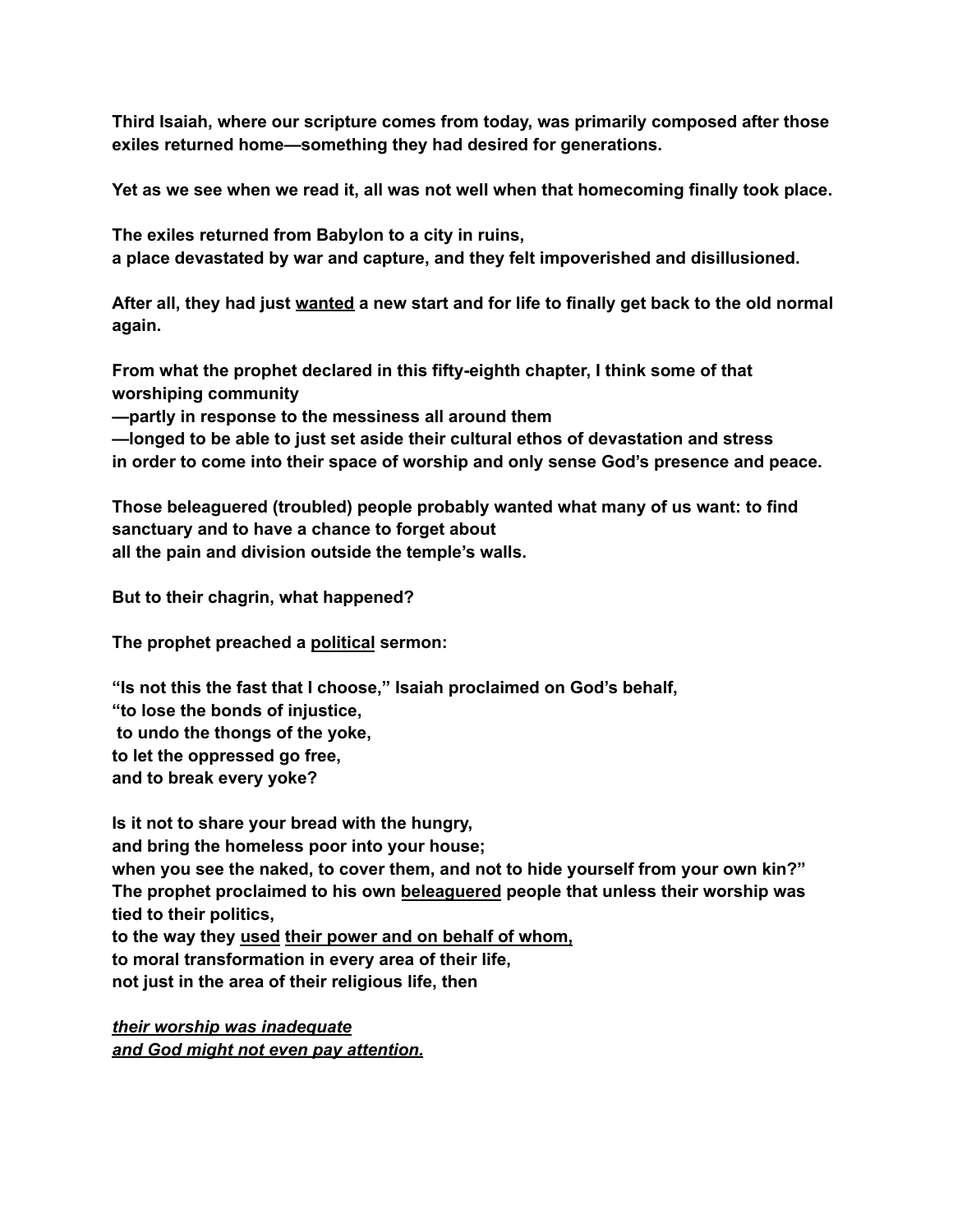Honestly I have recently had several weeks when I just wanted to bury my head in the sand and not say a word on a Sunday morning about anything outside the sanctuary.

### **But I can't. I can't just leave it alone.**

One reason I can't is because of y**our mission statement**—a statement that encapsulates who YOU feel God has called us to be as a **church**.

How do I know? I went to w.w.w. olivetcc.org.

You have a mission statement:

### **OUR BELIEFS & COMMITMENTS**

**Proclaim Jesus Christ and His Gospel Build a Christian fellowship in the community through worship supporting Christian Education of not just youth but all members and friends Service to those in need both locally and globally Work with other communities of faith to promote peace and justice**

### **FELLOWSHIP**

**Time for us to be together and supported by one another is just as important as our worship service and time spent on missions. We feel being there for one another is part of our ministry. Sometimes our coffee hour lasts longer than the service and we love potlucks!**

### **THANK YOU, REV. CAROLYN**

**Olivet was so blessed to have**

**Rev. Carolyn Young to become part of our family. When her official time with us came to an end, she was gifted with a blanket containing photos of our time together. She truly helped our "beacon of light" continue to shine. I was deeply touched.**

I surmise that you ARE Comforted and challenged by the gospel of Christ, you strive to be a welcoming, serving community.

You also have a Vision Statement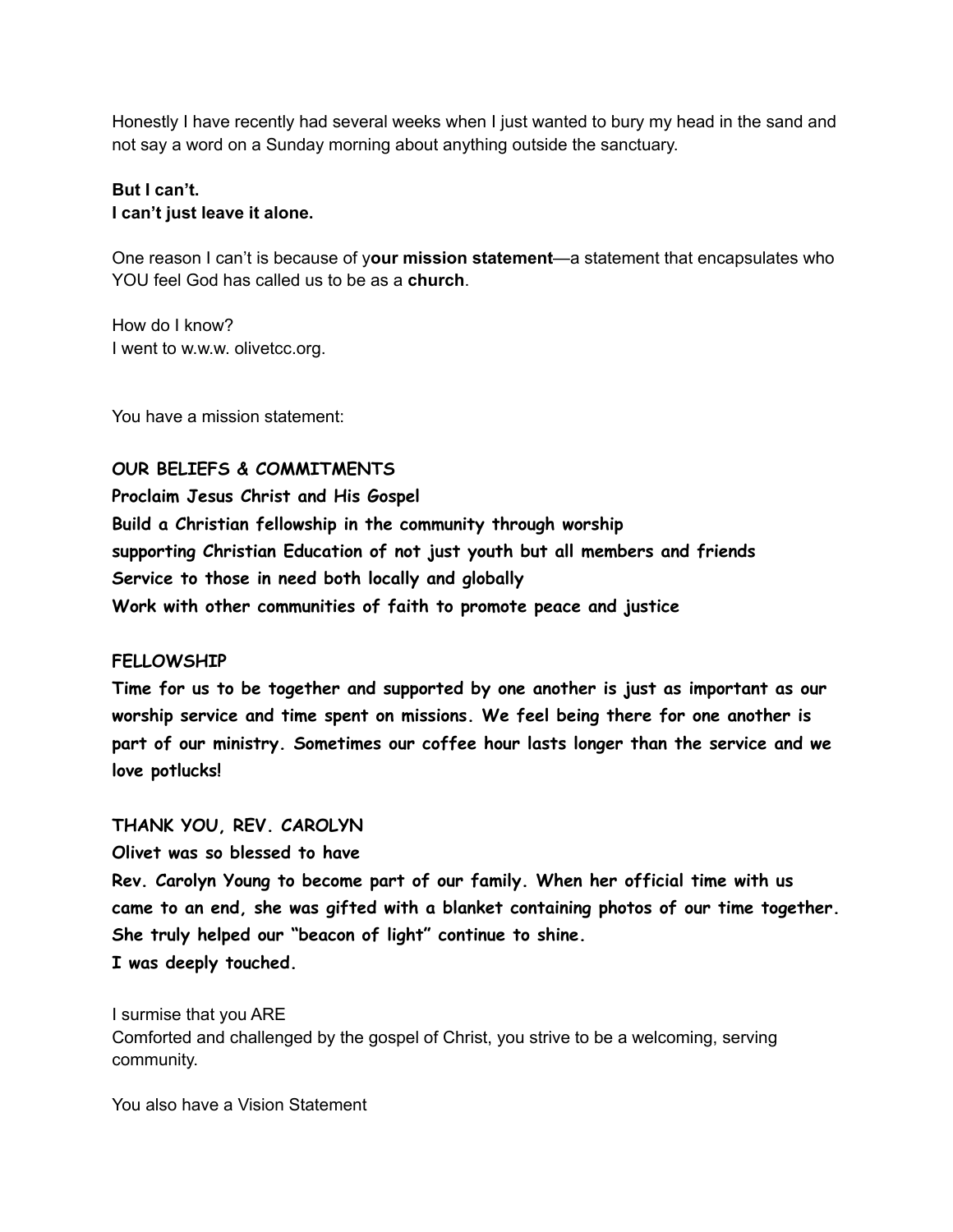To maintain and expand an active presence in the community.

It tells me that you are at the intersection of faith and life,

You share God's grace through worship, preaching, education, and ministries of healing, reconciliation, and justice."

It is that central phrase "at the intersection of faith and life" that informs so much of how I, how we as clergy, try to honor our role as a guest preacher-.

For it is a strong component of this church's lifeblood to **proactively** pursue the way our faith, what you believe, intersects with the entire rest of your lives—both as a community and as individuals.

Furthermore, all preachers who enter into this pulpit space, space you entrust to us and whose trust you take seriously, have always been encouraged to walk up these stairs with the newspaper in one hand and the Bible in the other.

Paying attention to that intersection of faith and life has defined who this church has been for generations.

Thus, your identity as Olivet Church—a congregation in which you expect both **comfort** and **challenge** from the gospel,

a spiritual community in which we intentionally try to live at the intersection of faith and life, or faith and action—

is one reason why I often cannot leave the **messiness** of our larger political, national life alone as I preach with you

Look, I know that we are all living in very unsettled times.

I know that we come into this space sometimes on edge, sometimes exhausted, sometimes confused, sometimes just ready to leave all of that out there and to finally find some *breathing space* for our soul. I resonate with all of that.

### But a **life of discipleship,**

following God in the way of Jesus, will always be marked by both comfort and challenge, depending on the season.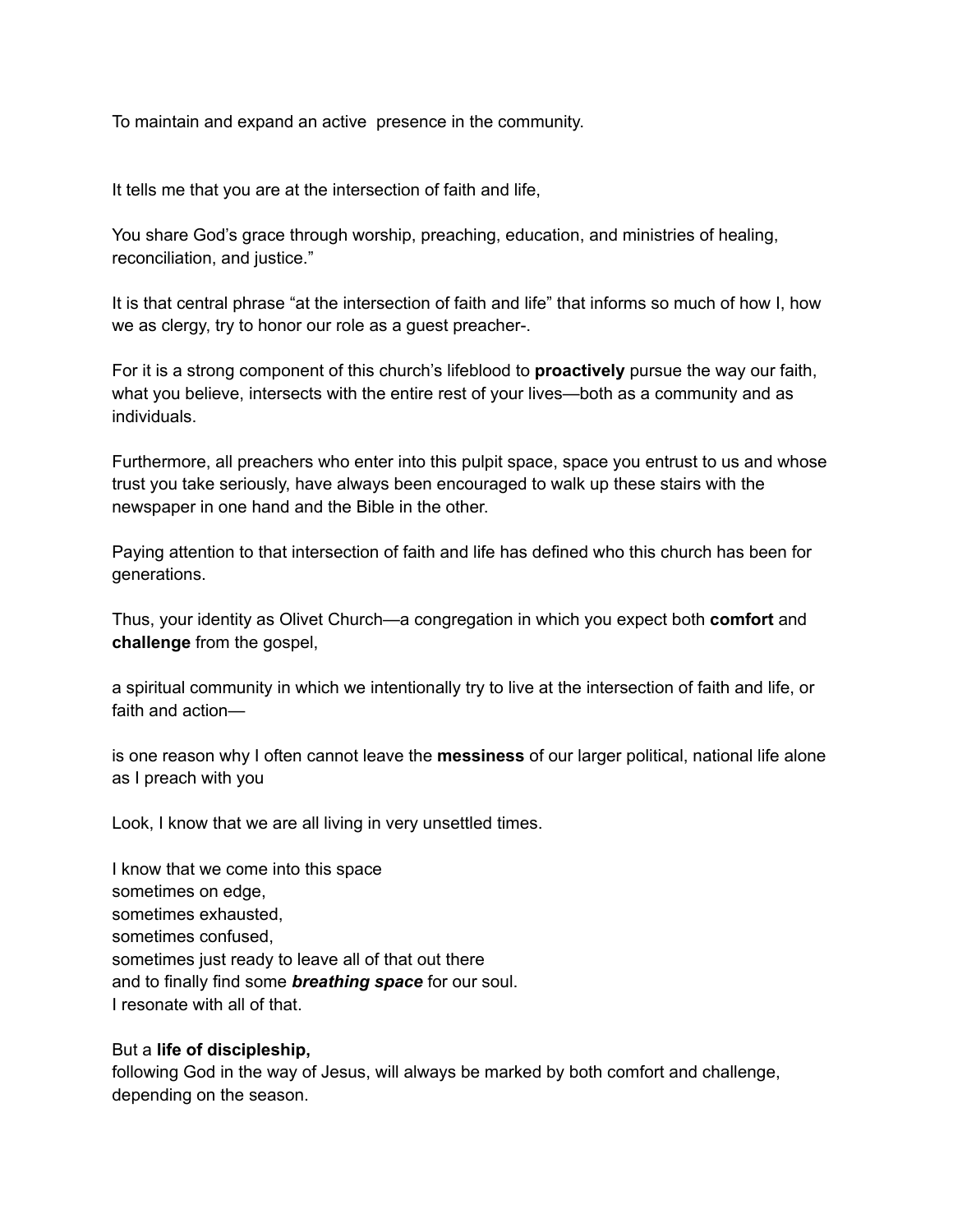A **life of discipleship,** following God in the way of Jesus, **always will be a mixture of inhaling God's grace for ourselves and exhaling that grace out into our world.**

A **life of discipleship,** following God in the way of Jesus, will demand that all of us, not just we preachers, daily take our scripture in one hand and the newspaper in the other and do our best to discern how God is calling us to respond in the messy political realm of our lives.

Our challenge will be to get our lens right.

As a people who worship God,

who claim Christian first, the gospel is the primary lens through which we view our world, our politics, and ourselves.

We must resist doing it the other way around.

So as we keep coming together, living at the intersection of faith and life, knowing we will be both comforted and challenged by the good, hard, and often political news of the gospel,

May we do so with patience and love and compassion for one another, trusting that above all we all belong to God, as does this messy and broken yet always being transformed world.

**So, may we learn to be mindful of our urges to fight, flee, freeze, or faint, rather than blindly allowing them to drive. (To be in the driver seat)**

**Learn to lead with curiosity and understanding rather than Judgment.**

**Practice becoming the kind of people for whom peace is a natural byproduct.**

**And then when it comes time to do something, whatever that is for you, whatever you can contribute to this world that bring you to life, then you'll be ready.**

**Then you will be called repairers of the breach -a people who can heal the wounds of this world.**

**Using the lyrics of Josh Baldwin song, Stand In Your Love. It is on YouTube.**

**MY FEAR HAS NO CHANCE WHEN I STAND ALONE IN YOUR LOVE.**

**May it be so!**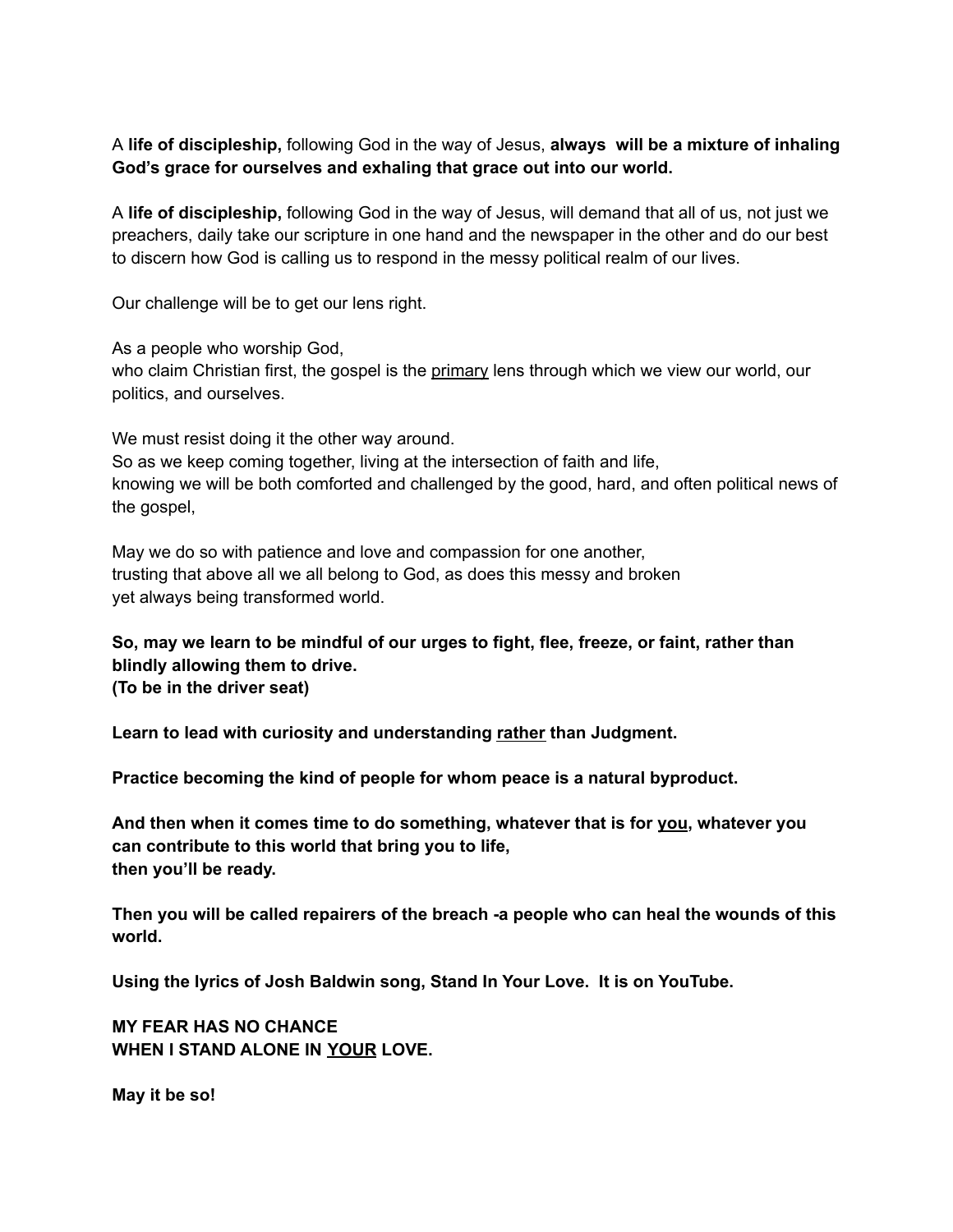### **May it be so!**

#### PASTORAL PRAYER AND LORD'S PRAYER

#### God, you are the source of comfort

We grieve the loss of over 1 million persons who have died from Covid 19 pandemic. Bring comfort and support as we respond to find medical prevention and healing.

We mourn the loss of lives from mass shootings around our states, most recently in Buffalo. May healing come quickly for persons with non-life threatening injuries.

O God, we come to you this day, aware of so many new beginnings as students in our state and nation ready themselves to graduate from colleges and universities to pursue other paths.

Soon high school graduations will follow in June, and we know that many young people have a hard time seeing the path ahead.

We pray that you would keep before them a vision of the good that they may serve in all their pursuits.

We pray for our teachers who care for their students amidst COVID, school shootings, war and the commercialized Teacher Appreciation Week. Our high school in Hamden closed down for lack of personnel due to Covid.

Strengthen them.

Energize their work.

We are so grateful for the teachers in our lives.

Protect our children who are often in harm's way as they walk, bike and bus to school. See them through their school week whether hybrid or physically present, on and off the field and playground, at choir practice or sandbox.

Guide our seniors, graduates – such wonders, milestones, and achievements. We cherish the mature graduates, those getting their GED, grandmothers in cap and gown.

Wrap and thread your love and wisdom about these multitudes around the world.

Help them to find their calling, and when the calling cannot be fulfilled or found right now, remind them that the future is ever before them and that possibilities beckon, even when they cannot see them.And that we as a faith community love and support them on their journey.

We pray for those whose lives unfold in the harshness of poverty, war, and violence, and ask that you comfort them in their afflictions.

Empower those with the means to change the course of events to remember the sufferings of others and to act to bring relief.